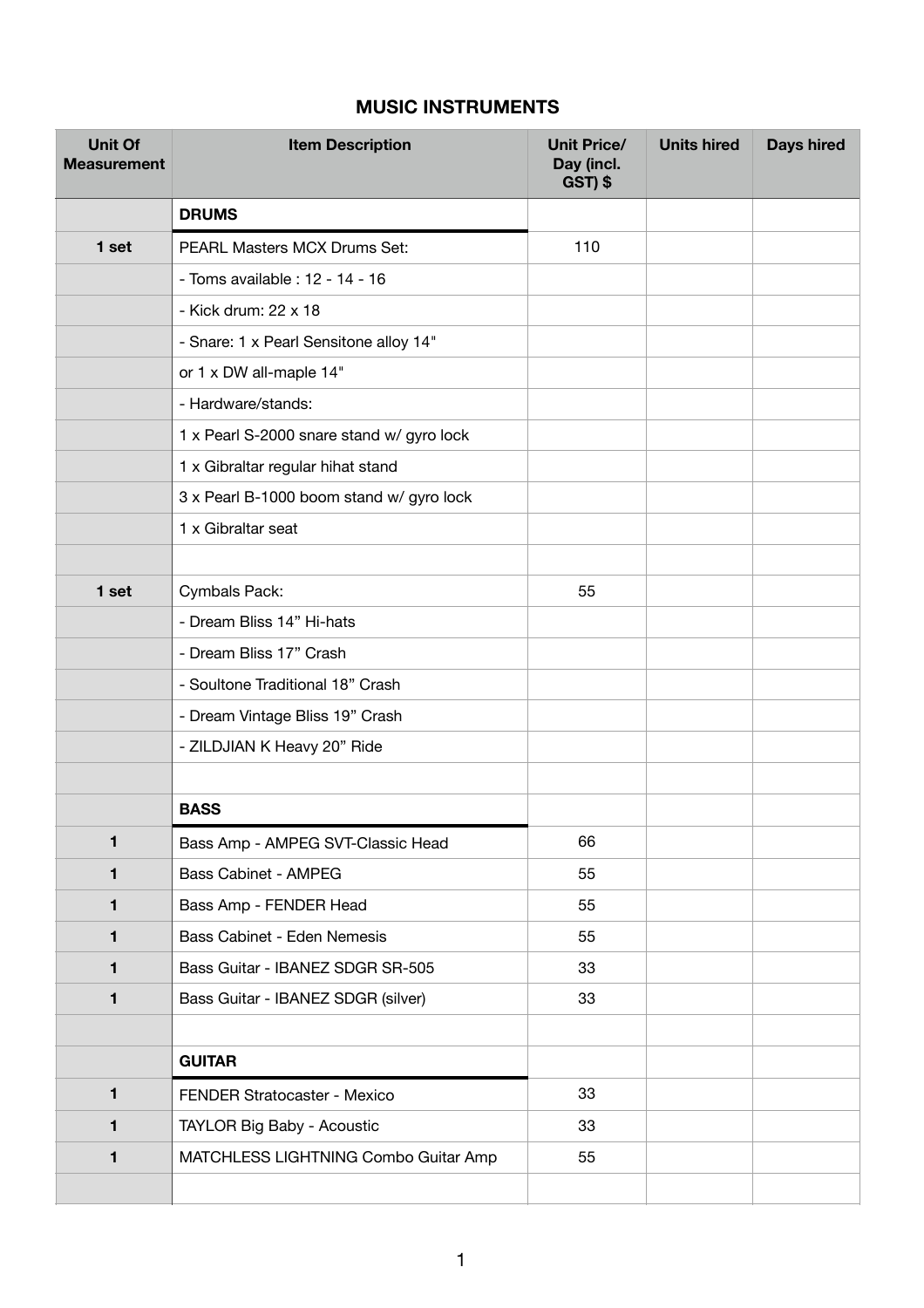| <b>Unit Of</b><br><b>Measurement</b> | <b>Item Description</b>                          | <b>Unit Price/</b><br>Day (incl.<br>GST) \$ | <b>Units hired</b> | <b>Days hired</b> |
|--------------------------------------|--------------------------------------------------|---------------------------------------------|--------------------|-------------------|
|                                      | <b>KEYBOARD (supplied with sustain pedal)</b>    |                                             |                    |                   |
| 1                                    | ROLAND RD-700                                    | 77                                          |                    |                   |
| 1                                    | ROLAND FANTOM X8                                 | 77                                          |                    |                   |
| 1                                    | YAMAHA Motif XF8                                 | 77                                          |                    |                   |
| 1                                    | TECHNICS SN-6500                                 | 33                                          |                    |                   |
| 1                                    | Keyboard Stand - single                          | 5.5                                         |                    |                   |
| 1                                    | Keyboard Stand - double                          | 11                                          |                    |                   |
|                                      |                                                  |                                             |                    |                   |
|                                      | <b>PA SYSTEM</b>                                 |                                             |                    |                   |
| $\blacksquare$                       | <b>FENDER Passport Venue</b>                     | 66                                          |                    |                   |
| 1                                    | BEHRINGER X-air XR18 + iPad                      | 44                                          |                    |                   |
| $\mathbf{1}$                         | YAMAHA Power Amp                                 | 22                                          |                    |                   |
| 1 pair                               | <b>EV Speakers</b>                               | 55                                          |                    |                   |
| 1 pair                               | <b>MACKIE Speakers</b>                           | 55                                          |                    |                   |
| $\blacksquare$                       | <b>MACKIE Subwoofer</b>                          | 55                                          |                    |                   |
| 1                                    | SHURE UT Wireless Microphone + Receiver          | 27.5                                        |                    |                   |
| 1                                    | <b>COUNTRYMAN DI Box</b>                         | 11                                          |                    |                   |
| 1                                    | RADIAL Pro DI                                    | 11                                          |                    |                   |
| 1 pair                               | Speaker Stand                                    | 11                                          |                    |                   |
| $\mathbf{1}$                         | Microphone Stand                                 | 5.5                                         |                    |                   |
| $\mathbf{1}$                         | Music Stand                                      | 5.5                                         |                    |                   |
| 1                                    | <b>XLR Cable</b>                                 | 5.5                                         |                    |                   |
| 1                                    | 1/4" Instrument Cable                            | 5.5                                         |                    |                   |
|                                      |                                                  |                                             |                    |                   |
|                                      | <b>MICROPHONE</b>                                |                                             |                    |                   |
| $\blacksquare$                       | SHURE SM58                                       | 11                                          |                    |                   |
| 1                                    | SHURE SM57                                       | 11                                          |                    |                   |
| 1 set                                | SHURE SLX/QLXD Wireless Microphone +<br>Receiver | 33                                          |                    |                   |
| 1 set                                | SENNHEISER IEM System                            | 44                                          |                    |                   |
|                                      |                                                  |                                             |                    |                   |